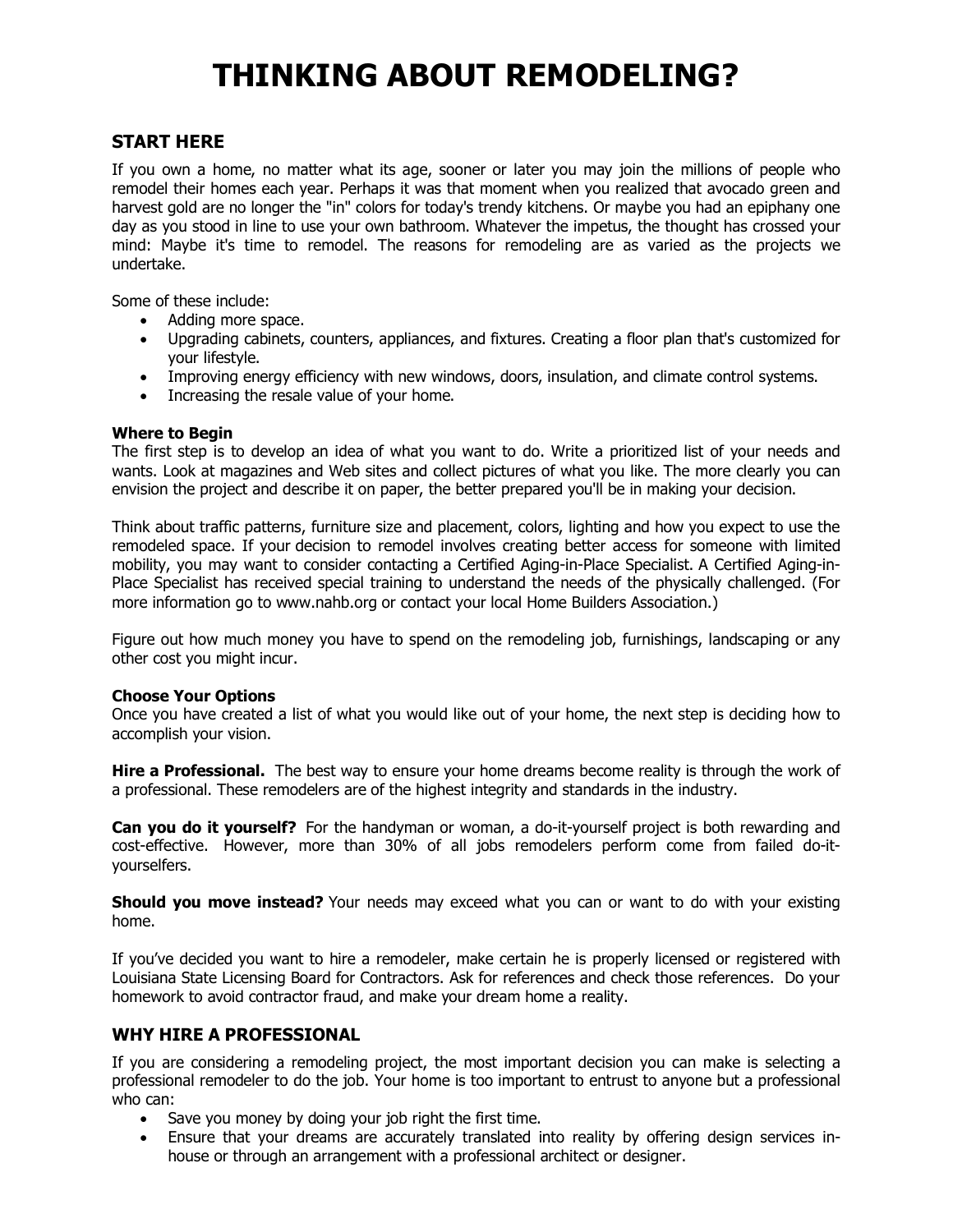- · Understand that your comfort during the project and its successful completion depend on effective communication and follow-through.
- · Maintain a safe and neat jobsite to prevent damage to your home or injury to household members and pets.
- · Provide the best possible materials within your budget and assist you in making selections through the vendors they work with.
- · Ensure that your job meets or exceeds applicable building codes and regulations.
- · Guarantee the quality of their work with a warranty.
- · Respond promptly to service calls and inquiries.

# **SHOULD I HIRE A PROFESSIONAL?**

Do-it-yourself (DIY) projects have skyrocketed in popularity in recent years on the heels of Martha Stewart Living, HGTV, and other popular home improvement shows and publications. And, for certain small projects, a DIY project can be rewarding and fun - if you are prepared and have the proper skills. But before you start knocking down walls and taking out wiring, ask yourself the following questions:

- · Do you have a clear idea of what you want your project to look like?
- · Do you have the time to complete this project (be realistic!)?
- · Have you ever undertaken a project like this before?
- · Do you know everything you will need (materials, tools, etc.) to complete the project?
- · Are you familiar with the applicable building codes and permits?
- · Do you enjoy physical labor?
- · Do you have the necessary skills for this project?
- · If not, do you have the time and resources to learn these skills?
- Where will you obtain the necessary materials?
- · If you cannot complete the project according to your original schedule, are you (and your family) prepared to handle the resulting inconvenience?
- · Will you need assistance with this project? If so, who will assist you? Do they have the time and skills required for this project?
- · Do you understand all the safety issues associated with this project?
- Are you familiar with the architecture and structural makeup of your home (i.e., how knocking down one wall will affect the rest of the structure)?
- · Have you considered the hidden costs associated with doing it yourself time, tools, and the possibility that you may actually decrease the value of your house if the result isn't up to professional standards?

It is easy to look at the cost of hiring a professional remodeler and think only of labor and materials. But remember that a professional remodeler offers you an important service - years of experience, the right tools, a network of suppliers and subcontractors, and an in-depth understanding of legal regulations, cost estimating, scheduling, and the latest construction techniques.

### **REMODELING VS. MOVING**

If you want to change your home, your other option besides remodeling is to find a new one. But more and more American families are deciding to stay put and improve their existing home. Here are some of the reasons:

- · Remodeling allows you to customize your home to meet your needs and desires. The only similar, but much more costly alternative is to have a brand new custom home designed and built.
- · Remodeling means that you don't have to give up a familiar neighborhood and schools.
- · Remodeling is a more efficient use of your financial resources. According to the American Homeowner Foundation, selling your home and moving typically costs about 8-10% of the value of your current home. And much of this goes into moving expenses, closing costs, and broker commissions - items that have no direct impact on your home's quality.
- · Remodeling can be stressful, but few experiences are more stressful than moving.

While there are many reasons that people choose to remodel, the bottom line is that remodeling makes your home a more enjoyable place to live. The intangible value of this pleasure needs to be considered, along with any resale value you hope to gain.